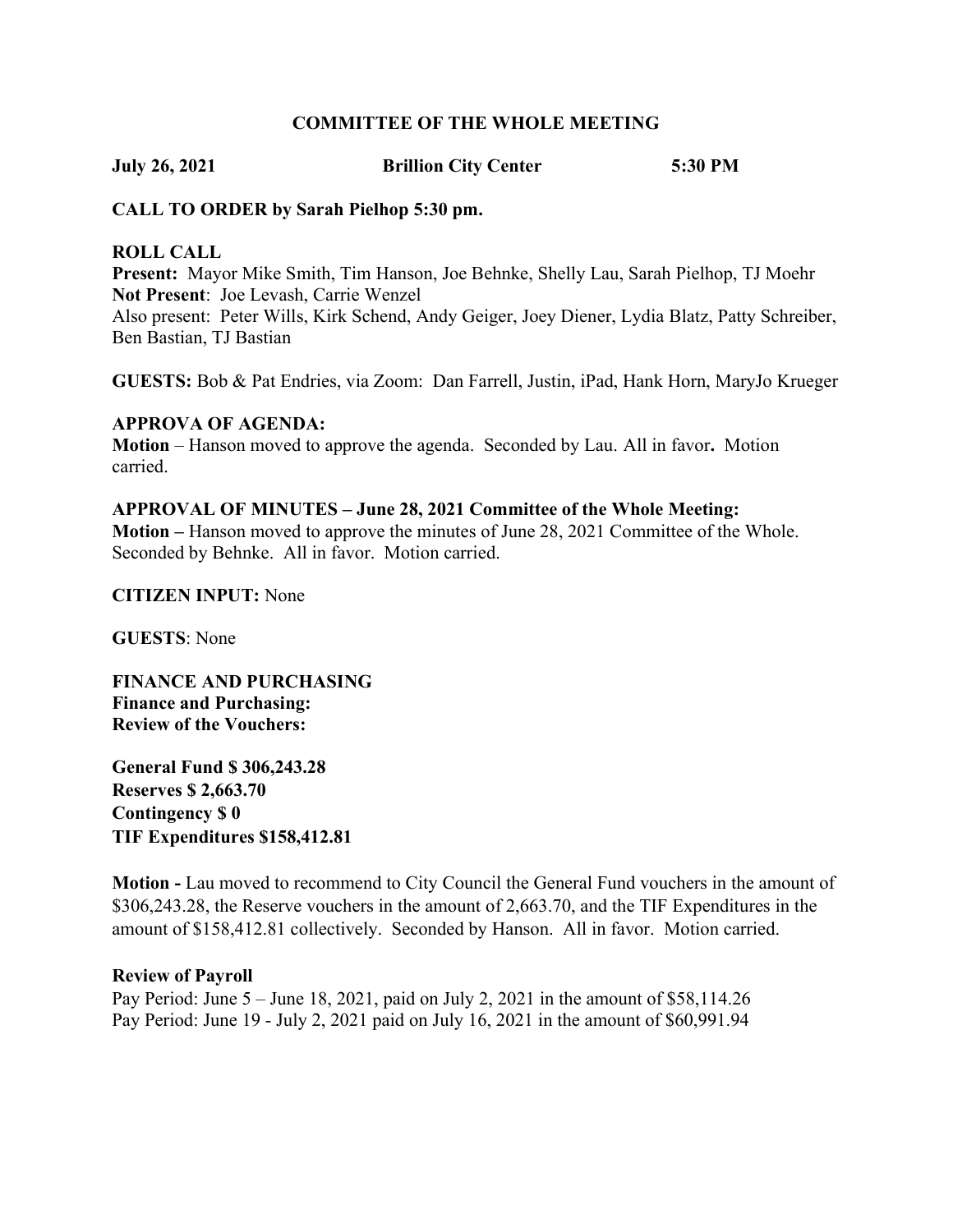Motion - Lau moved to recommend to City Council the payroll report for July 02, 2021 in the amount of \$58,114.26 and the payroll report for July 16, 2021 in the amount of \$60,991.94 collectively. Seconded by Hanson. All in favor. Motion carried. Police overtime and Department of Public Works hours were clarified.

#### Operator License Applications – New:

Briahnah Schisel Motion - Behnke moved to recommend to Council the approval of the Operator License application for Briahnah Schisel. Seconded by Hanson. All in favor. Motion carried.

#### Kennel License – New:

Sarah & Justin Schneider

Motion - Lau moved to recommend to Council the approval of the Kennel License for Sarah & Justin Schneider. Seconded by Hanson. All in favor. Motion carried.

#### 2021 Budget discussion

American Recovery Protection Act (ARPA) Grant – update Resolution number RE21-12 Resolution authorizing acceptance of (ARPA) \$161,032.57 funds

Wills explained the RE21-12 number needed to be updated as RE21-10 was already used.

Motion - Hanson moved to recommend to Council to approve updated RE21-12 Resolution authorizing acceptance of ARPA \$161,032.57 funds. Seconded by Lau. Motion carried.

## Donation by Bob & Pat Endries and BW, LLC to support Financial Consultant

Wills explained the background to the donation. The budget is limited and half used already. Amber Drewieske felt it would take \$20,000 to \$25,000 to complete what is needed. The Committee thanked the Endries.

Motion - Hanson moved to recommend to Council to accept the donation from Bob & Pat Endries and BW, LLC to support the financial consultant. Seconded by Lau. All in favor. Motion carried.

# Proposals for Recommendation to Council

## Bob & Pat Endries Parcel Merging CSM

Geiger explained the request. Driving force is Endries would like to build a shed. The property needs a primary dwelling in order to build a shed. This merging will allow the property owner to build a shed at the back of the property. The city attorney was consulted. A public hearing is not required.

Motion - Hanson moved to recommend to Council to approve Bob & Pat Endries CSM for merging lots. Seconded by Lau. Call vote. 5 in favor with Pielhop abstaining. Motion carried.

## Brillion PD SRO Reedsville Schools 2021-2022 Agreement

Report Included in the packet.

An increase of revenue from \$9,000 to \$12,000 is being requested. Outside contracts are a way to subsidize the Police Budget. School Resource Officer hours are being backfilled with current